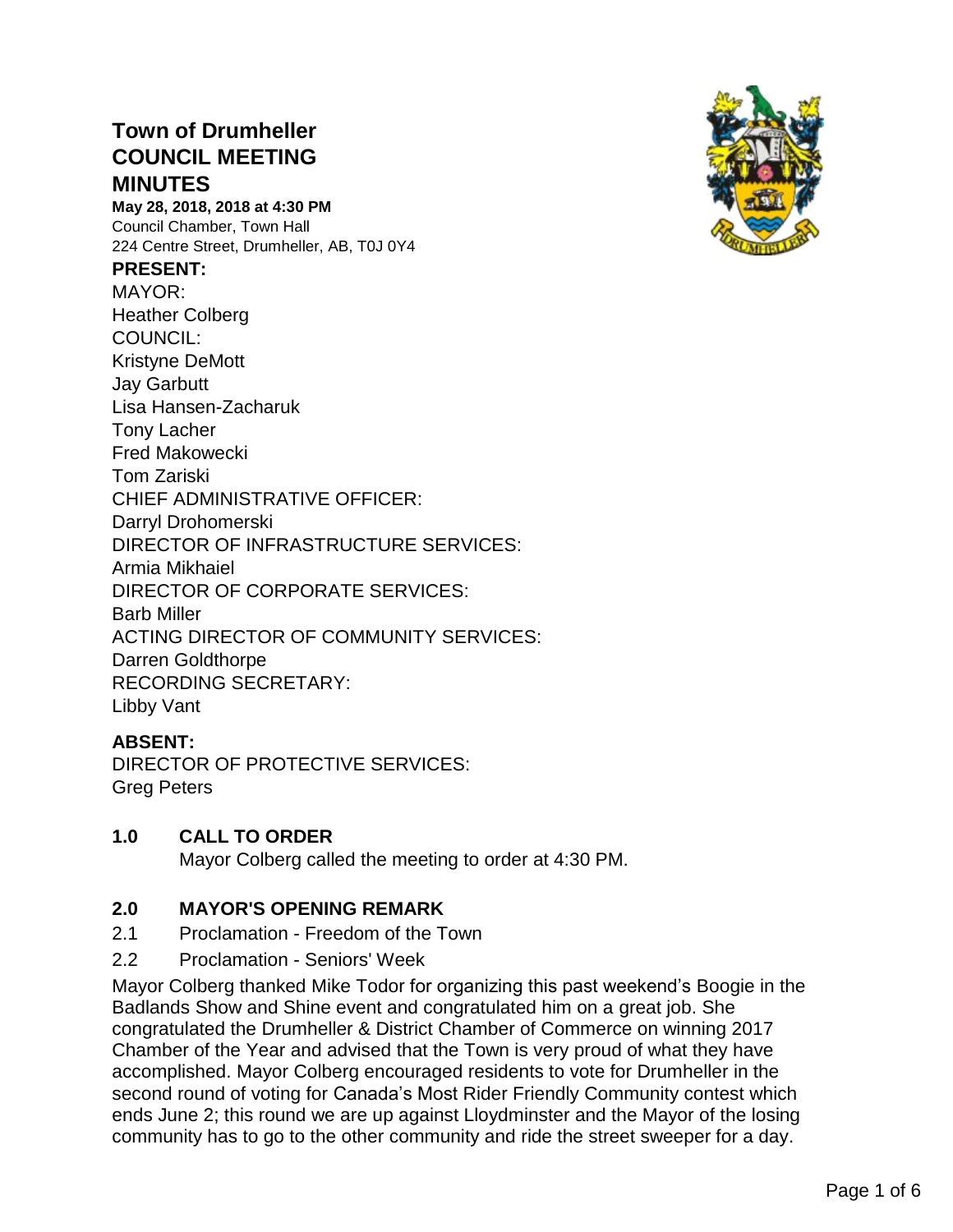Regular Council Meeting Minutes May 28, 2018

Upcoming events: June 1 barbeque at Riverside Medical to celebrate their one year anniversary and June 8 barbeque at the Seniors Lodge - everyone is welcome to attend.

### **3.0 PUBLIC HEARING**

# **4.0 ADOPTION OF AGENDA**

**MO2018.92** Makowecki, Garbutt moved the approval of the agenda as presented. Carried unanimously.

### **5.0 MINUTES**

# **5.1. ADOPTION OF REGULAR COUNCIL MEETING MINUTES**

5.1 Regular Council Meeting Minutes of May 14, 2018

Councillor Hansen-Zacharuk requested that Item 9.1 Quarterly Reports from January 1, 2018 to April 30, 2018 be amended to reflect that it was actually her that brought forward concerns on the slippery surface at the Spray Park and what happened to the bleachers in Midland.

**MO2018.93** Lacher, De Mott moved to adopt the Regular Council Meeting Minutes of May 14, 2018 as amended. Carried unanimously.

### **5.2. MINUTES OF MEETING PRESENTED FOR INFORMATION**

### **5.3. BUSINESS ARISING FROM THE MINUTES**

### **6.0 DELEGATIONS**

6.1 Alberta Rural Physician Action Plan /Rural Health Professions Action Plan

Lara Harries provided a presentation on RhPAP, highlighting the following:

Established in 1991 by the Government of Alberta as the Alberta Rural Physician Action Plan, a renewed Rural Health Professions Action Plan, or RhPAP, is a collaborative partner and trusted advocate for rural Alberta communities trying to achieve greater access to health care with the following focuses:

- 1. Help rural Albertans build strategies to attract and retain health professionals within their communities.
- 2. Provide accommodations to University of Alberta nursing students and family medicine resident physicians from both of the province's medical schools, as they develop their skills in rural communities.
- 3. Enable practising rural Alberta physicians to acquire continuing medical education.
- 4. Amplify the community voice to the provincial government on issues related to rural health workforce and physician resource planning.
- Attraction and Retention Committees don't focus on attracting resources to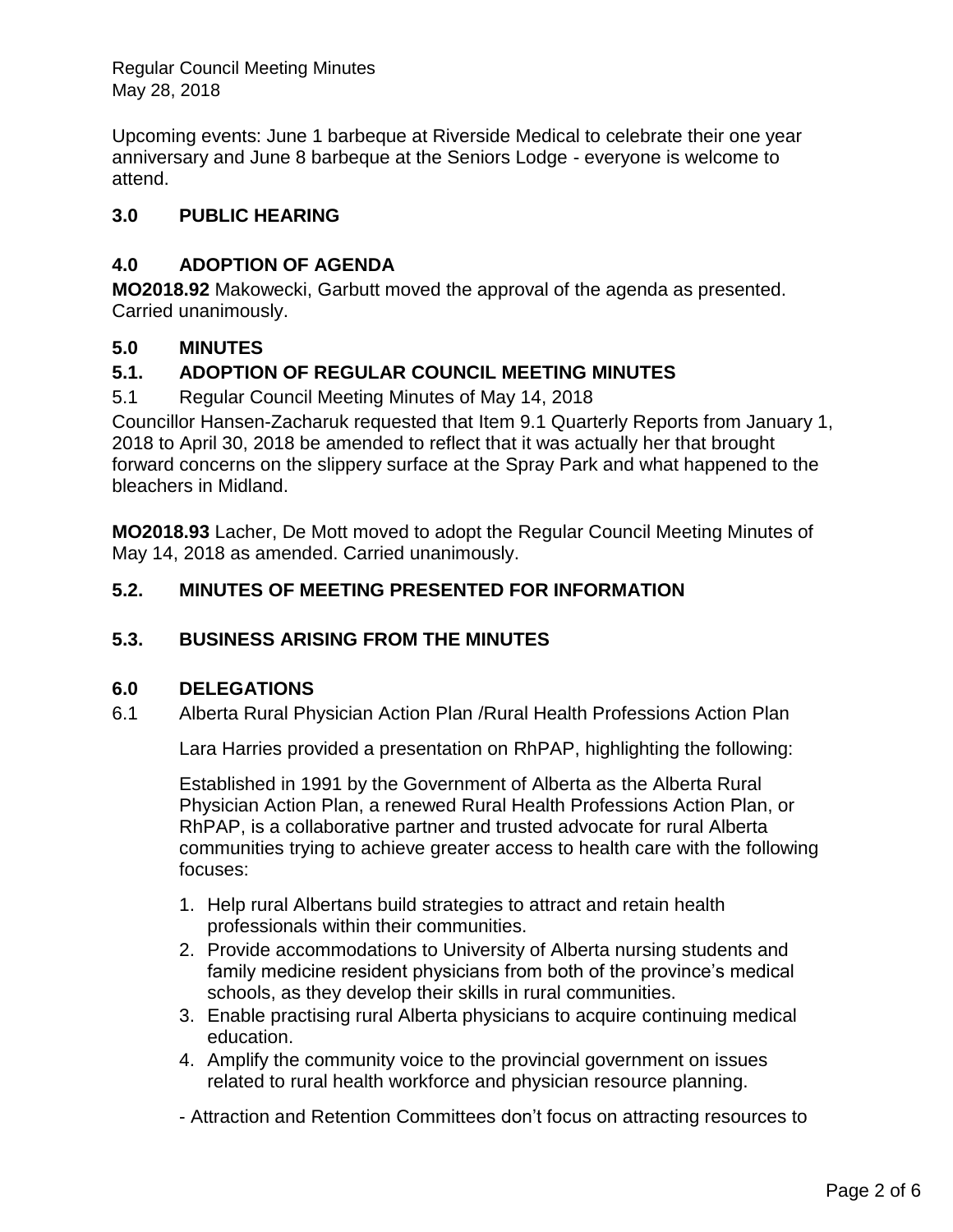provide healthcare services but do focus on attracting the healthcare professionals to work in the healthcare services already in place.

- Skills Events: since 2004 have hosted over 40 Skills Days in 34 rural communities for post secondary student and high school outreach.

- Board of Directors are from Across Alberta in Rural communities with three new recent Representatives from: the Alberta Association of Municipal Districts and Counties (AAMDC), the College and Association of Registered Nurses of Alberta (CARNA), and the Health Quality Council of Alberta (HQCA) have added their support and expertise to RhPAP, and its efforts to assist rural Alberta communities trying to achieve greater access to health care.

- RhPAP adheres to a community development philosophy, fostering the building of stronger and more vibrant rural Alberta communities.

- Rural Community Consultants provide a range of supports, tools and resources to rural Alberta communities and regions to build their capacity in the attraction and retention of health care professionals and their families.

- Specifics of RhPAP support is tailored to the community's local context and the focus/ interests of its A&R committee work keeping RhPAP support relevant.

- Sharing of success stories, recognizing promising practices, and accessing provincial networking opportunities are examples of what RhPAP offers to rural Community A&R committees.

- Currently, RhPAP is actively working with over 50 rural community A&R committees and has regular contact with over 90 rural communities. - Updated A&R toolkit for new and existing A&R committees which consists of practical tools and relevant resources.

- Annual A&R conference to share successes, provide community networking opportunities, introduce new and promising practices in strengthening rural community capacity.

L. Harries advised that the Town of Drumheller does have a Medical Attraction and Retention Committee in place and RPAP is assisting them with moving forward to have the terms of reference in place – they will be brought forward to Council in the near futures.

Mayor Colberg advised that the Medical Attraction and Retention Committee spoke with Ms. Harries prior to the Council meeting - RPAP is not asking for anything other than to endorse the committee, which would allow access to grants and guide the committee with addressing the nursing shortage in our community.

#### **7.0 COMMITTEE OF THE WHOLE RECOMMENDATIONS**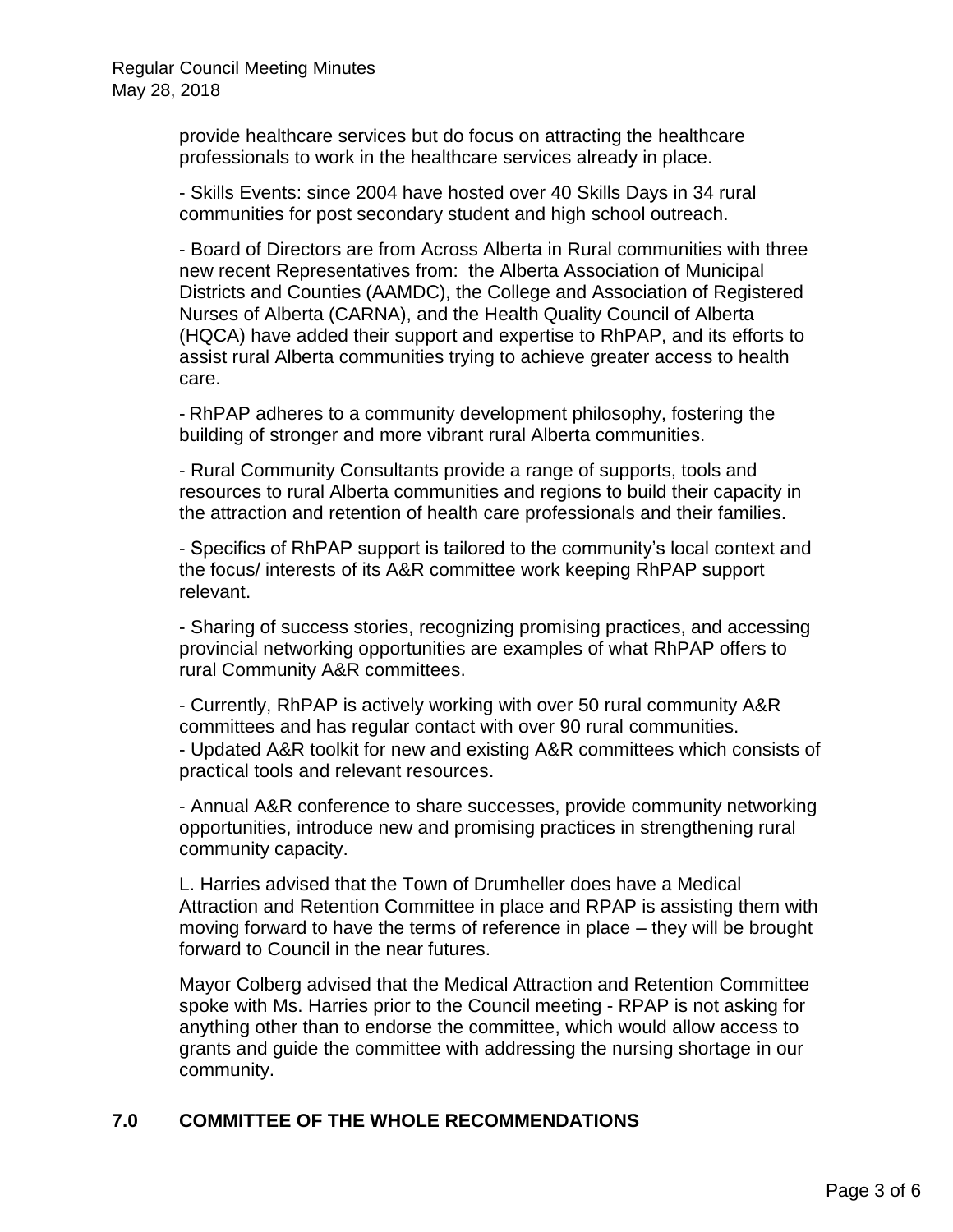# **8.0 REQUEST FOR DECISION REPORTS**

#### **8.1. CAO**

8.1.1 Bylaw 06.18 Land Use Bylaw 10.08 Amendment - Cannabis Legislation

D. Drohomerski introduced Bylaw 06.18 being a bylaw to amend Land Use Bylaw 10.08 – Cannabis Legislation, and advised that the proposed bylaw mirrors the Town's regulations for liquor stores and uses the same distances. He advised that there will be a Public Hearing for this proposed amendment to the Land Use Bylaw in Council Chambers on June 25 at 4:30 pm and a public information session will take place at the BCF on June 22.

**MO2018.94** Lacher, Hansen-Zacharuk moved first reading of Bylaw 06.18 Land Use Bylaw 10.08 Amendment - Cannabis Legislation. Carried.

#### Vote on motion:

In Favour: Colberg, DeMott, Hansen-Zacharuk, Lacher, Makowecki, Zariski Opposed: Garbutt

#### 8.1.2 Request for Decision - Purchase of Ladder/ Pumper Fire Truck

D. Drohomerski presented the Request for Decision – Purchase of Ladder/Pumper Truck for the Fire Department. He advised that the RFP initially received a lot of interest from potential vendors, but concerns that the unit specifications were skewed to a specific vehicle were brought forward by vendors, which resulted in an amendment to the specifications. He further advised that, although the proposal from Rocky Mountain Phoenix stated the foam system was part of their quotation, that information was not included in the package received; a follow up call was required to obtain the information from them. D. Drohomerski advised that from a legal standpoint there is no reason not to accept the lower bid - Council may decide to award the tender as recommended however, Council can alternatively decide to retender the purchase, which would allow the specifications to be redrafted so that we can come back confidently based on everything we have done.

Fire Chief B. Wade advised that he and D. Drohomerski discussed the tender award options, and he would like the award to go to Commercial Equipment Company because: the initial proposal received from Rocky Mountain Phoenix did not include the foam system; purchasing a single axle unit would save money in maintenance and less scuffing of the tires; their unit would allow more operators with a Class 5 license; the 60 day delivery date would allow crews to train with the unit over the summer rather than in mid-October for the Rocky Mountain Phoenix unit. He further advised that there is a trend in emergency vehicles to go to single axles because of their manoeuvrability and the Class 5 license rating. Discussion was held on the options for the tender award.

Councillor Garbutt asked if there was potential for legal action from the competitor if Council awards the tender as recommended. D. Drohomerski responded that there is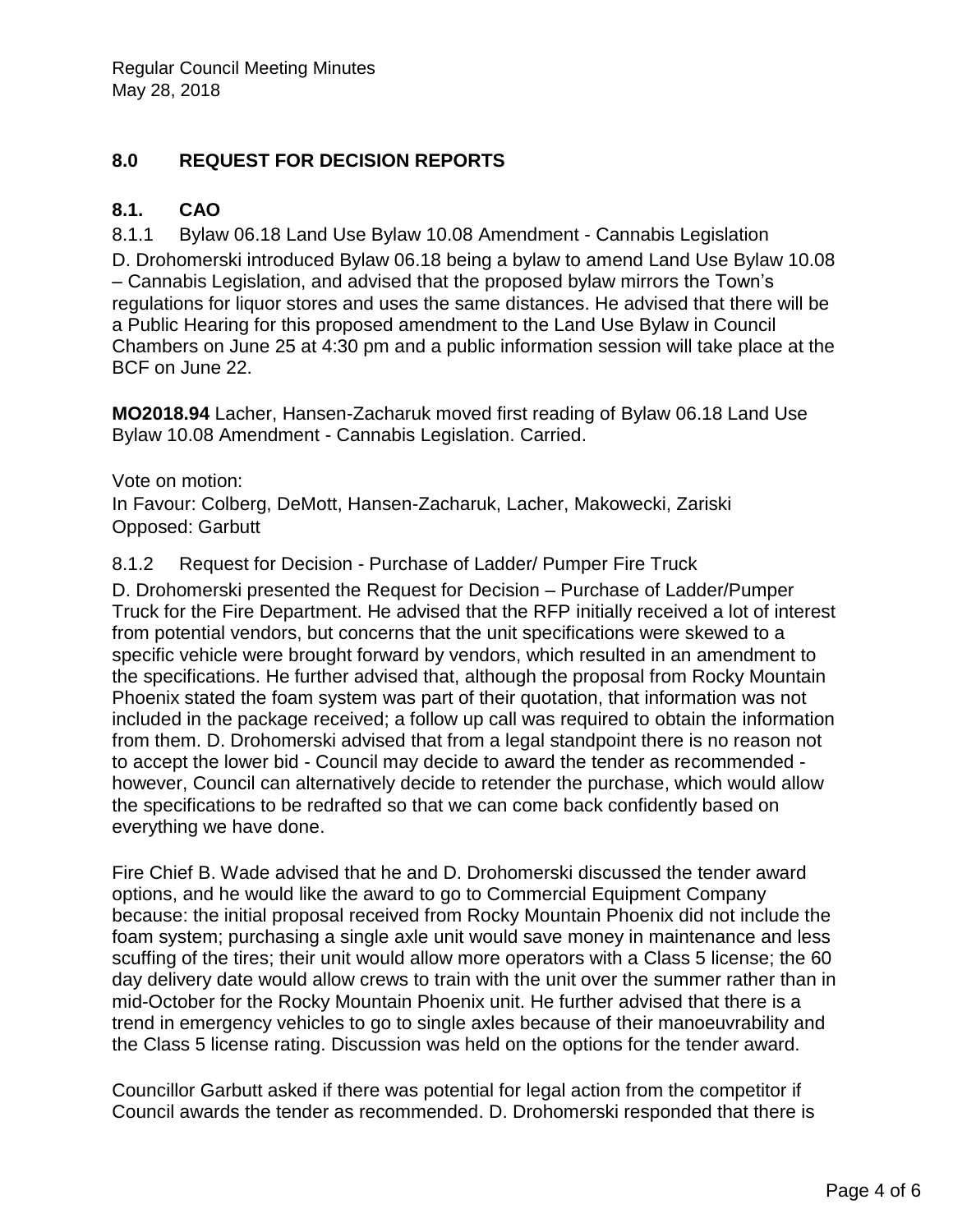Regular Council Meeting Minutes May 28, 2018

the potential for legal recourse as the competitor was the first to point out that the original Request for Proposal specifications was skewed to a specific vendor's vehicle.

Councillor Makowecki asked the time frame for retendering this purchase. D. Drohomerski responded that it would take between 45 and 60 days. Further discussion was held on the options for the tender award.

**MO2018.95** Garbutt, Hansen-Zacharuk moved that Council approve the purchase of the Ladder/Pumper truck for the Fire Department from Rocky Mountain Phoenix for the amount of \$ 987,560.00. DEFEATED UNANIMOUSLY.

**MO2018.96** Garbutt, Hansen-Zacharuk moved to direct Administration retender the purchase of the Ladder/Pumper truck for the Fire Department. Carried unanimously.

8.1.3 Request for Decision - Canadian Badlands Passion Play Golf Tournament sponsorship

D. Drohomerski presented the Request for Decision for sponsorship of the Canadian Badlands Passion Play Golf Tournament.

**MO2018.97** Zariski, Hansen-Zacharuk moved to approve the sponsorship of the Canadian Badlands Passion Play 21st Annual Golf Tournament in the amount of \$ 1,000.00. Carried.

Vote on motion: In Favour: Colberg, DeMott, Garbutt, Hansen-Zacharuk, Lacher, Zariski Opposed: Makowecki

# **8.2. DIRECTOR OF INFRASTRUCTURE SERVICES**

# **8.3. DIRECTOR OF CORPORATE SERVICES**

8.3.1 Request for Decision - request to waive municipal taxes for Sandstone Manor B. Miller presented the Request for Decision to waive the municipal portion of the taxes levied against Sandstone Manor Roll # 0402996. She advised that this is an annual request and legislation requires a motion from Council each year.

Councillor Garbutt advised that this request is annual due to legislation as well as the Town's contract with the Drumheller Housing Authority. He further advised that the result of cancelling the municipal portion of the Sandstone Manor taxes allows DHA to charge rent that is below market value and to make a significant reserve payment. Councillor Garbutt advised that DHA is on track to make a \$ 15,000.00 reserve payment this year and they have built up a reserve of over \$ 100,000.00, which is meant to be seed money for additional housing projects.

**MO2018.98** Garbutt, Zariski moved to approve the cancellation of the 2018 Municipal Tax levied against Roll No. 04029906 (Drumheller Housing Administration) in the amount of \$9,972.15. Carried unanimously.